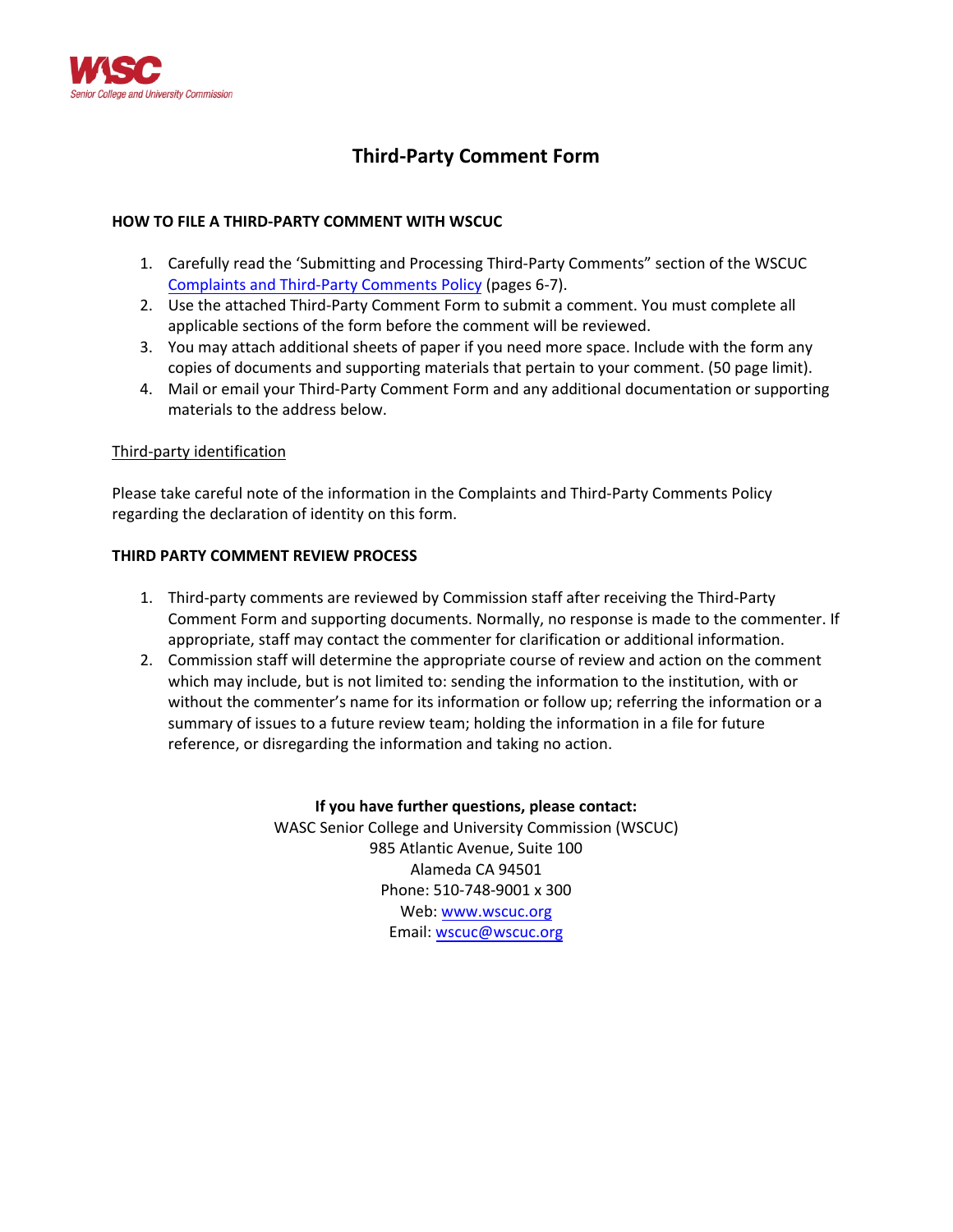## **COMMENTER INFORMATION:**

 $\Box$  I wish to remain anonymous

■I am identifying myself to WSCUC but do not wish to share my identity with the institution in question

 $\vee$  You may share my identity with the institution in question

| Third-Party Commenter Name: Norman R. 'Skip' Brown |                                                |  |  |
|----------------------------------------------------|------------------------------------------------|--|--|
|                                                    | Email: SkipBrown@asphaltconsultingservices.com |  |  |
|                                                    | Phone: (916)761-1817                           |  |  |
|                                                    |                                                |  |  |

## **INSTITUTIONAL INFORMATION**

University or college named in the complaint:

\_\_\_\_\_\_\_\_\_\_\_\_\_\_\_\_\_\_\_\_\_\_\_\_\_\_\_\_\_\_\_\_\_\_\_\_\_\_\_\_\_\_\_\_\_\_\_\_\_\_\_\_\_\_\_\_\_\_\_\_\_\_\_\_\_\_\_\_\_\_\_\_\_\_\_\_\_\_\_\_\_\_\_\_ University of California, Los Angeles

Complainant's relationship to the university or college named above:

| Student                                                    | Faculty                        | <b>Staff</b>                                                                                  |  |  |
|------------------------------------------------------------|--------------------------------|-----------------------------------------------------------------------------------------------|--|--|
|                                                            |                                | Other (please state): California Businessman Put Out of Business by Unethical UCLA Professors |  |  |
|                                                            |                                |                                                                                               |  |  |
| Current status of relationship with university or college: |                                |                                                                                               |  |  |
| Enrolled                                                   | Graduated Withdrawn   On Leave |                                                                                               |  |  |
| Resigned                                                   | Terminated Employed            |                                                                                               |  |  |
|                                                            |                                | Other (please state): California Taxpayer Destroyed by Violations of UCLA Mission Statement   |  |  |